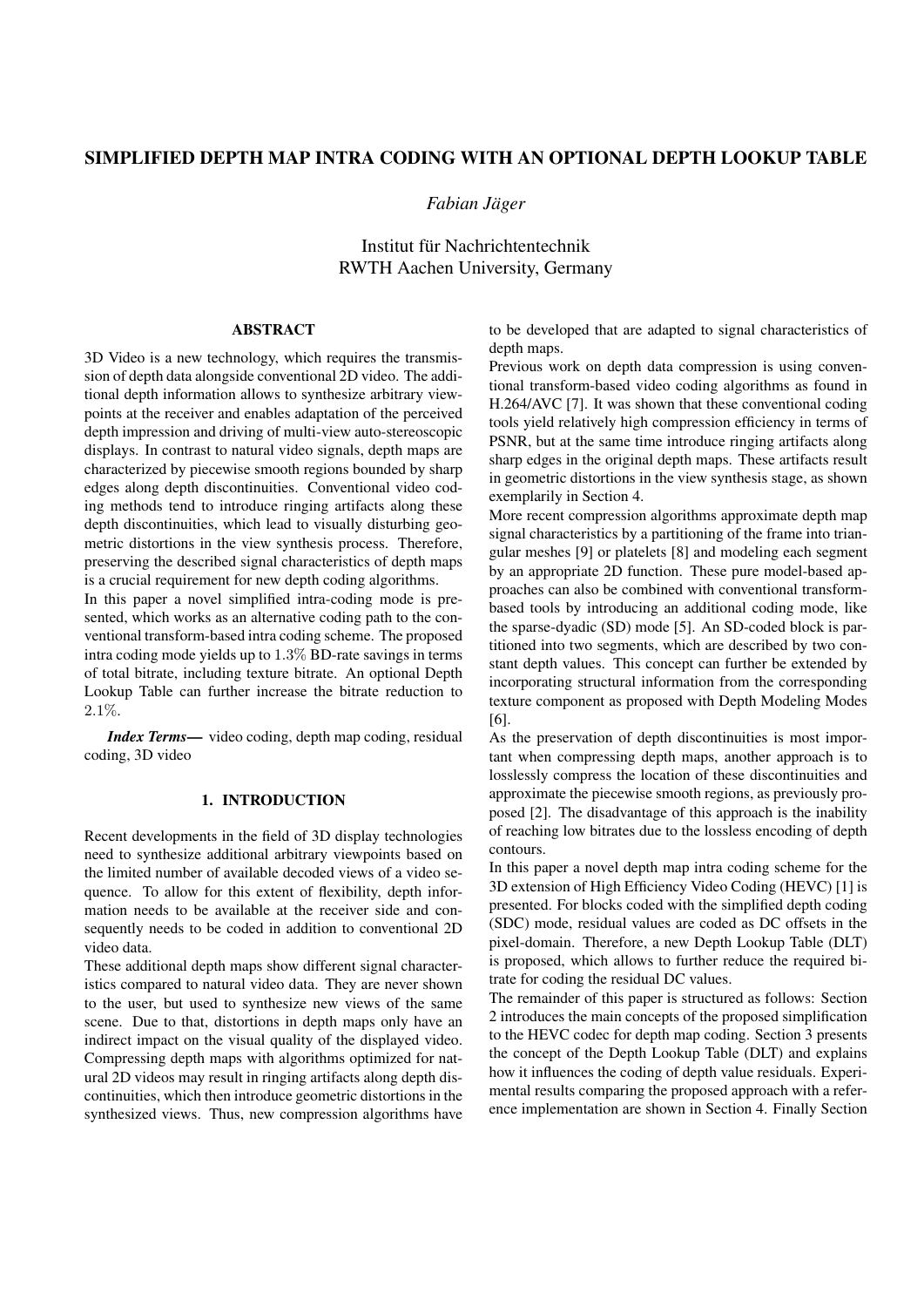5 concludes the paper with a summary and an outlook on future investigations.

### 2. SIMPLIFIED DEPTH CODING

As stated in the introductory section of this paper, recent coding approaches for depth map videos are still using the same coding structures and tools as for conventional 2D video data. These coding schemes are optimized for signal characteristics of typical texture videos including signal noise, textured areas and higher importance of low frequency components.

In this paper a novel intra coding scheme for depth map videos is proposed, which reduces the amount of signaling in a modern video coder by adapting the coding tree to typical depth map signal characteristics. The latest HEVC-based 3D video coding extension (3D-HEVC) [3], which is currently in its standardization phase, introduces new prediction modes (Wedgelets) [6]. These are designed to model typical depth map signal characteristics like strong edges bounding smooth regions. Wedgelets explicitly model sharp edges by segmenting the current tree block into two distinct regions.

In HEVC there are already directional intra prediction modes available, which are able to model directional structures like segment edges. Consequently the introduction of additional intra prediction modes (Wedgelets) adds redundancy to the prediction stage of the 3D-HEVC as it requires additional signaling bits to define the prediction mode to be used.

Moreover, HEVC allows the current coding tree unit to be split into four prediction units, if the encoder's rate distortion optimization (RDO) decides the splitting to be optimal for coding efficiency. The described splitting of prediction units was introduced for coding conventional 2D video data to allow better prediction of locally varying signal characteristics. This degree of flexibility is typically not necessary for depth map signals, because they are mostly described by piecewise smooth regions bounded by sharp edges along depth discontinuities. Within depth segments, the splitting into smaller prediction units is not necessary. A single prediction unit can already model the signal characteristics. For coding tree units, which cover a depth discontinuity, the quad-splitting into four prediction units does also not result in better prediction signals. The new Wedgelet prediction modes already account for this type of signal. The availability of signaling the splitting of a coding unit into four prediction units is not beneficial for depth map videos and therefore introduces additional bitrate overhead in the coding tree.

Based on this observation, this paper proposes a new shortcut in the intra coding tree of 3D-HEVC, which is adapted to typical depth map signal characteristics. By bypassing the signaling of unnecessary bits, which are only useful for textured 2D videos, a significant number of depth map blocks can be coded with reduced bitrate. Nevertheless, the synthesized views based on the coded depth maps retain the same high visual quality.



It is 1: Coding tree for intra coded depth blocks for conventional 3D-HEVC and for the proposed alternative coding path.

The simplified depth mode is implemented as an alternative coding sub-tree to the intra coding sub-tree, which is available in the HEVC-based 3DV-HTM reference software [3]. The general coding tree structure for intra coded blocks is illustrated in Figure 1. An additional SDC-flag, which comes right after the signaling of the prediction mode of the current block, signals the usage of SDC coding. For 3D-HEVC, the partitioning into prediction units, the prediction mode (out of 40) and the transform coefficients are coded. For SDC-coded blocks only the following information needs to be coded:

- 1. The optimal prediction mode for the current block. Possible values are
	- (a) DC Prediction (1 segment)
	- (b) Planar Prediction (1 segment)
	- (c) DMM Mode 1 Explicit Wedgelet (2 segments)
	- (d) DMM Mode 2 Intra-Predicted Wedgelet (2 segments)
- 2. For each segment, a residual DC value (in the pixel domain) is signaled in the bitstream

The resulting residual DC values are optionally mapped to values, which are present in the original, uncompressed depth map by using a Depth Lookup Table (DLT). Consequently, residual values can be coded by signaling only the index into this lookup table. This reduces the bit depth of residual magnitudes for sequences with reduced depth range due to quantization. This technique is further described in Section 3 of this paper.

## 3. DEPTH LOOKUP TABLE

An analysis of the JCT-3V 3DV test sequences [4] has shown that many depth maps do not utilize the full available depth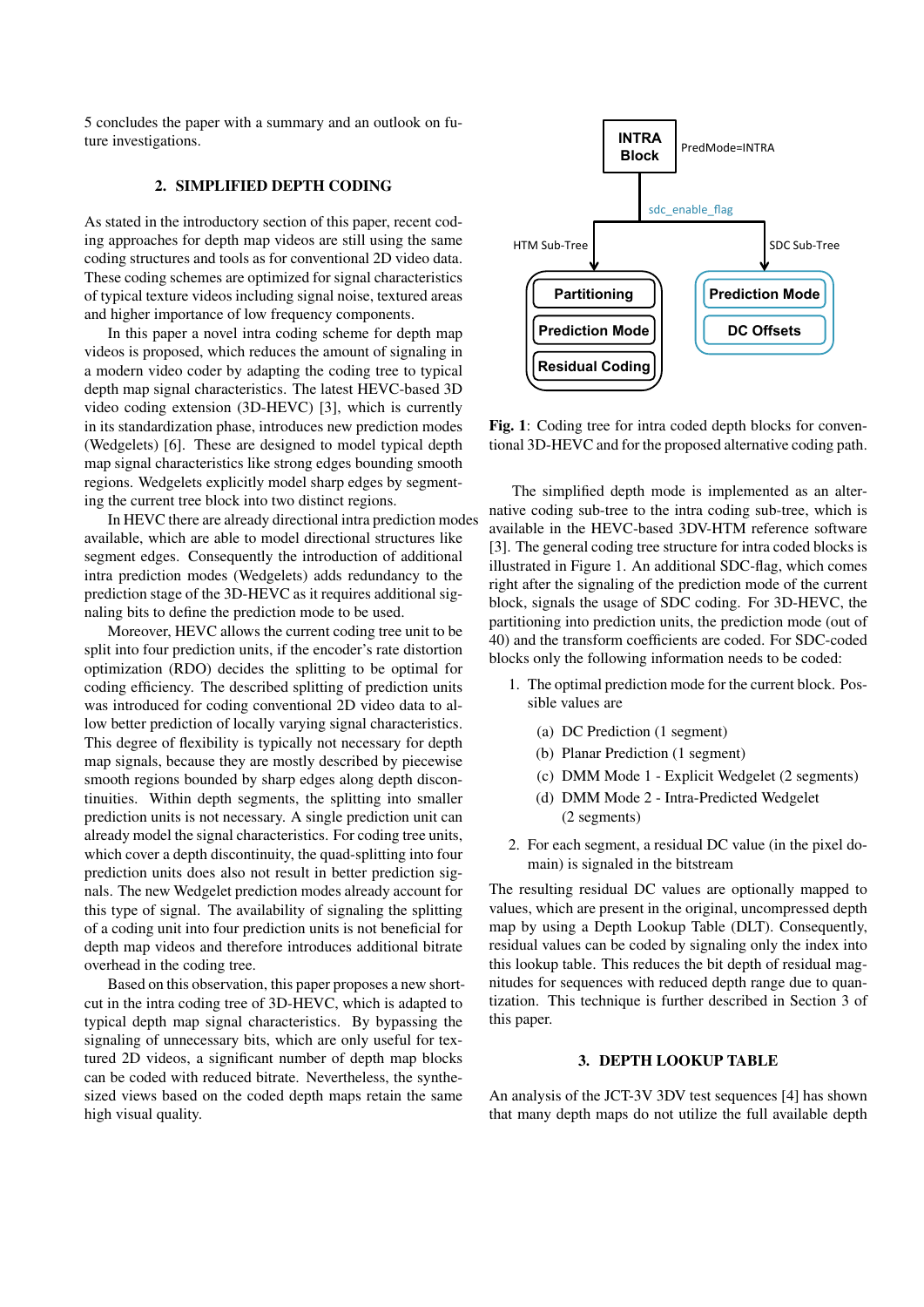

Fig. 2: Number of different depth values in original, uncompressed depth map of sequence 'Balloons'.

ture and uncomp<br>range of  $2^8$ . Only a small amount of different depth levels (here: SDC), the advantage of using the DLT in these cases is the reduced bit compressed data and the synt<br>depth required for signaling the residual values  $\mathbf{1}$ depth required for signaling the residual values. ample of such a depth histogram is illustrated in Figure 2. The occur in those sequences due to strong quantization. An exrange of  $2^8$ . Only a small amount of different depth levels  $rac{c}{\epsilon}$ 

### 3.1. Analysis Step

In the analysis step the encoder reads a predefined number of all pixels for available depth values. The analysis step results in a Depth Lookup Table  $D[d]$  (mapping all possible depth  $\qquad \qquad$  Sequence  $\qquad$  HTM+SI for each frame. On average, each frame uses only about 35 to 38 di↵erent depth values. (mapping valid depth values to their indices). The number of available depth values in the original, uncompressed depth  $\left|\begin{array}{c}\text{Rend} \\ \text{Newspaper\_CC}\end{array}\right|$ map sequence is  $i_{\text{max}} = \max(I[d])$ . GT\_Fly inap sequence is  $v_{\text{max}} = \max(T[u])$ . frames from the input video sequence to be coded and scans values to valid depth values) and an Index Lookup Table  $I[d]$ 

#### $t<sub>3.2.</sub>$  Coding Step 3.2. Coding Step

Instead of coding the actual residual depth value for a given  $\sqrt{\frac{1024 \times 768}{1024 \times 768}}$ depth value  $d_{\text{orig}}$  are first mapped to their corresponding indices in the list of valid depth maps to get the residual index  $\boxed{\text{AVERAGE}}$  $\overline{\phantom{a}}$  as follows.  $f(x) = \frac{1}{2} \int_{0}^{1} f(x) \, dx$ coding unit, the predicted depth value  $d_{\text{pred}}$  and the original as follows.

$$
i_{\rm resi} = I[D[d_{\rm orig}]] - I[D[d_{\rm pred}]] \tag{1}
$$

The computed residual index  $i_{\text{resi}}$  is then coded with a sigmetric 3.1 sign hag and with  $\lfloor \log_2(\text{max}) \rfloor$  bus for the coding of the texture component magnitude of the residual index. During encoding, no quantization of the residual depth value is applied.<br>  $\frac{1}{2}$  depth component alone is applied. nificance flag, a sign flag and with  $\lceil \log_2(i_{\text{max}}) \rceil$  bits for the magnitude of the regidual index. During encoding no quanti

The corresponding mapping information needs to be trans-<br>
<sup>1</sup> 2 Subjective Evaluation valid depth values. In the current implementation, the DLT is  $A_s$  already stated in Section 1 transmitted as part of the sequence parameter set (SPS), but could also be updated more often, e.g. in the slice header. mitted to the decoder for the inverse lookup from indices to

# 4. EXPERIMENTAL RESULTS

integrated into the JCT-3V HEVC Test Model (HTM 4.0.1) The proposed Simplified Depth Coding (SDC) approach was

[3] as an alternative intra coding mode. As the proposed method is an intra-coding tool, the performance with respect to the intra-only coding configuration is investigated. The simulations follow the common test conditions of the JCT-3V standardization activity [4].

### 4.1. Objective Evaluation

s in original, uncom-<br>RD curves are computed based on the PSNR values of syn-As depth maps are typically not displayed themselves and can be regarded as supplementary data to the texture videos, thesized views. The reference for this type of evaluation is  $s_{\text{eff}}$  and above 200 are very rare very rare very rare very rare very rare very rare very rare very rare very rare very rare very rare very rare very rare very rare very rare very rare very result on  $JCT-3V$  and compli 3.1. Analysis Step of the JCT-3V standardization activity [4]. a virtual viewpoint synthesized with the uncompressed texture and uncompressed depth. For a particular coding method (here: SDC), the reconstructed texture and depth is used to compute the virtual viewpoint at the same position. PSNR is then computed between the synthesized view based on the uncompressed data and the synthesized view based on the coded and reconstructed data. This evaluation procedure is also used

Table 1: BD-Rate savings on total (incl. texture) bitrate and synthesized PSNR for all-intra coding configuration.

| in a Depth Lookup Table $D[d]$ (mapping all possible depth<br>values to valid depth values) and an Index Lookup Table $I[d]$                                                                                              | Sequence                 | HTM+SDC   | HTM+SDC+DLT |
|---------------------------------------------------------------------------------------------------------------------------------------------------------------------------------------------------------------------------|--------------------------|-----------|-------------|
|                                                                                                                                                                                                                           | <b>Balloons</b>          | $-0.5\%$  | $-2.0 \%$   |
| (mapping valid depth values to their indices). The number                                                                                                                                                                 | Kendo                    | $-1.5\%$  | $-2.7 \%$   |
| of available depth values in the original, uncompressed depth                                                                                                                                                             | Newspaper <sub>-CC</sub> | $-0.6\%$  | $-2.5\%$    |
| map sequence is $i_{\max} = \max(I d )$ .                                                                                                                                                                                 | GT_Fly                   | $-1.8 \%$ | $-2.0 \%$   |
|                                                                                                                                                                                                                           | Poznan_Hall2             | $-1.7\%$  | $-3.3\%$    |
| 3.2. Coding Step                                                                                                                                                                                                          | Poznan_Street            | $-0.6\%$  | $-0.7 \%$   |
|                                                                                                                                                                                                                           | Undo_Dancer              | $-2.4 \%$ | $-2.7 \%$   |
| Instead of coding the actual residual depth value for a given                                                                                                                                                             | 1024x768                 | $-0.9\%$  | $-2.4\%$    |
| coding unit, the predicted depth value $d_{\text{pred}}$ and the original<br>depth value $d_{\text{orig}}$ are first mapped to their corresponding in-<br>dices in the list of valid depth maps to get the residual index | 1920x1088                | $-1.6\%$  | $-2.2 \%$   |
|                                                                                                                                                                                                                           | <b>AVERAGE</b>           | $-1.3\%$  | $-2.3\%$    |

 $i_{\text{resi}} = I[D[d_{\text{orig}}]] - I[D[d_{\text{pred}}]]$  (1) respect to the total bitrate including texture bitrate, which ac-The presented bitrate savings are always measured with counts for about 90% of the total rate in a typical 3D video stream. As the proposed coding scheme does not touch the coding of the texture component, the bitrate savings on the depth component alone is approximately 15-20%.

### 4.2. Subjective Evaluation

 $S<sub>1</sub>$  sequences in the test-set can be found in Appendix B. As already stated in Section 1, the most prominent advantage of the proposed method compared to a conventional transformbased coding scheme is the improved preservation of depth discontinuities due to the removal of ringing artifacts along object boundaries. An exemplary synthesized viewpoint based on compressed depth maps is illustrated to show the improvements in visual quality for those virtual views. For this experiment, texture data remained uncompressed to concentrate